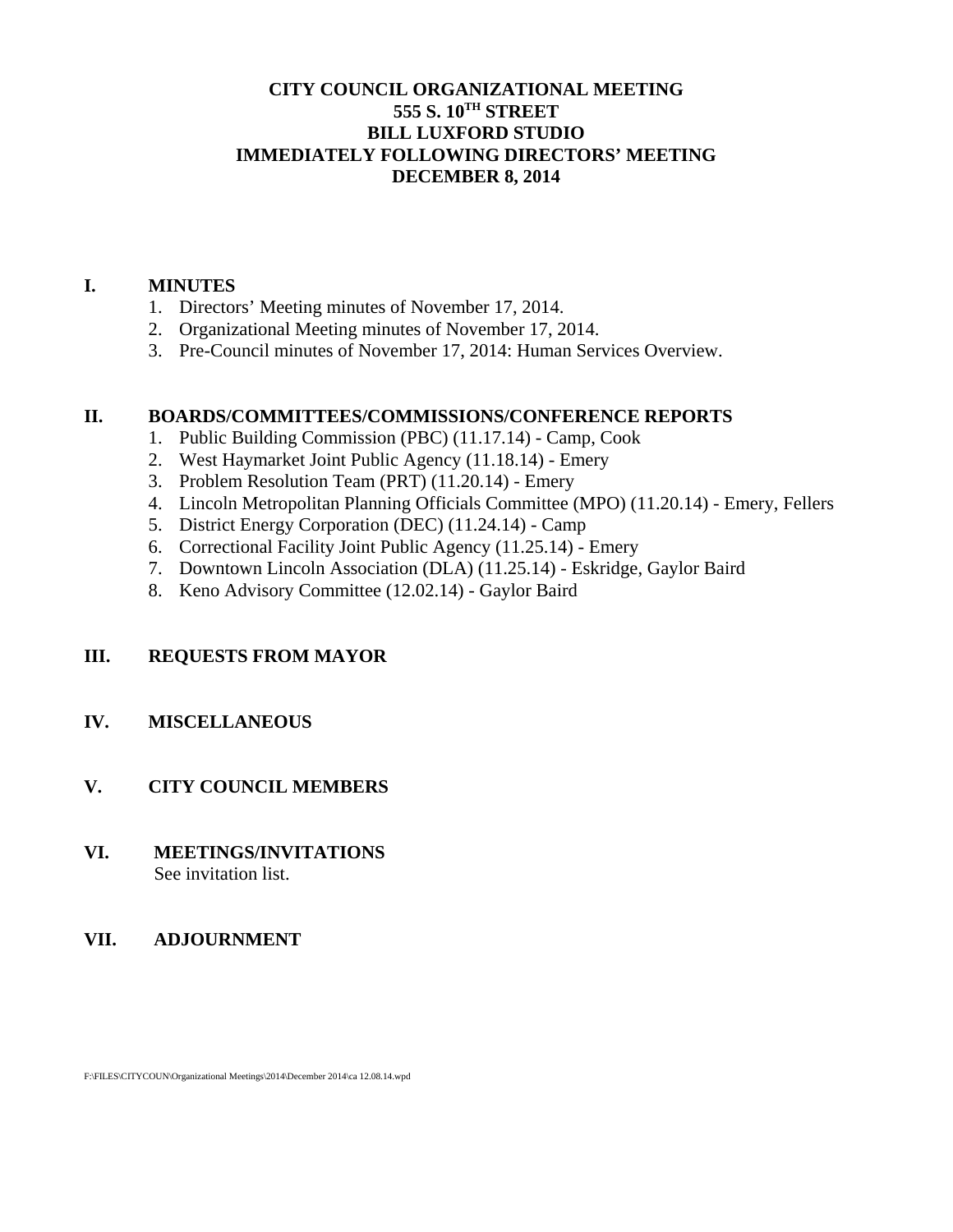# **MINUTES CITY COUNCIL ORGANIZATIONAL MEETING 555 S. 10TH STREET BILL LUXFORD STUDIO IMMEDIATELY FOLLOWING DIRECTORS' MEETING DECEMBER 8, 2014**

**Present:** Doug Emery, Chair; Trent Fellers, Vice Chair; Leirion Gaylor Baird; Carl Eskridge; Jon Camp; Jonathan Cook; and Roy Christensen

**Others:** Rick Hoppe, Chief of Staff to Mayor Beutler; and Mary Meyer, City Council Secretary

Chair Emery opened the meeting at 2:10 p.m. and announced the location of the Open Meetings Act.

# **I. MINUTES**

- 1. Directors' Meeting minutes of November 17, 2014.
- 2. Organizational Meeting minutes of November 17, 2014.
- 3. Pre-Council minutes of November 17, 2014: Human Services Overview.

With no corrections the above minutes placed on file in the City Council office.

# **II. BOARDS/COMMITTEES/COMMISSIONS/CONFERENCE REPORTS**

## **1. Public Building Commission (PBC) (11.17.14) - Camp, Cook**

Cook reported they received three proposals for architectural engineering services for Phase 3 of the 605 Building. Clark Enderson selected, who had the top scoring system and best price.

Continuing he stated an Eagle and three spears approved for the flag poles and discussed having walking indicators for those who want to exercise around this building and possibly extending a few blocks. Decided indicators such as painted signs, or any signs, would be away from this building.

There will be 100 stalls in the new parking lot at  $8<sup>th</sup>$  and H. The parking on H Street, between  $9<sup>th</sup>$  and  $10<sup>th</sup>$ , will ultimately be used for drug testing clients, and expect quite a number. During construction law enforcement will be using and not available to other employees.

## **2. West Haymarket Joint Public Agency (11.18.14) - Emery**

Emery stated they discussed an assessment, paid by the JPA, with little doubt to fault and thinking of suing to be paid.

If anyone has not been in the Haymarket at night and seen the lighting on the three parking garages, which are done in red, blue, and green, recommend they do as it is very attractive.

Emery added they talked about where the JPA is long term, and how it continues to look very good.

## **3. Problem Resolution Team (PRT) (11.20.14) - Emery**

Emery reported now have five open cases. Not unusual for this time of year as once it gets cold and yards are no longer part of the problem it's more difficult to be in violation of two or more codes. Several were on our list for a while and for an extended period of time we were in litigation. Now, we have three houses, out of five, which are long term and in litigation.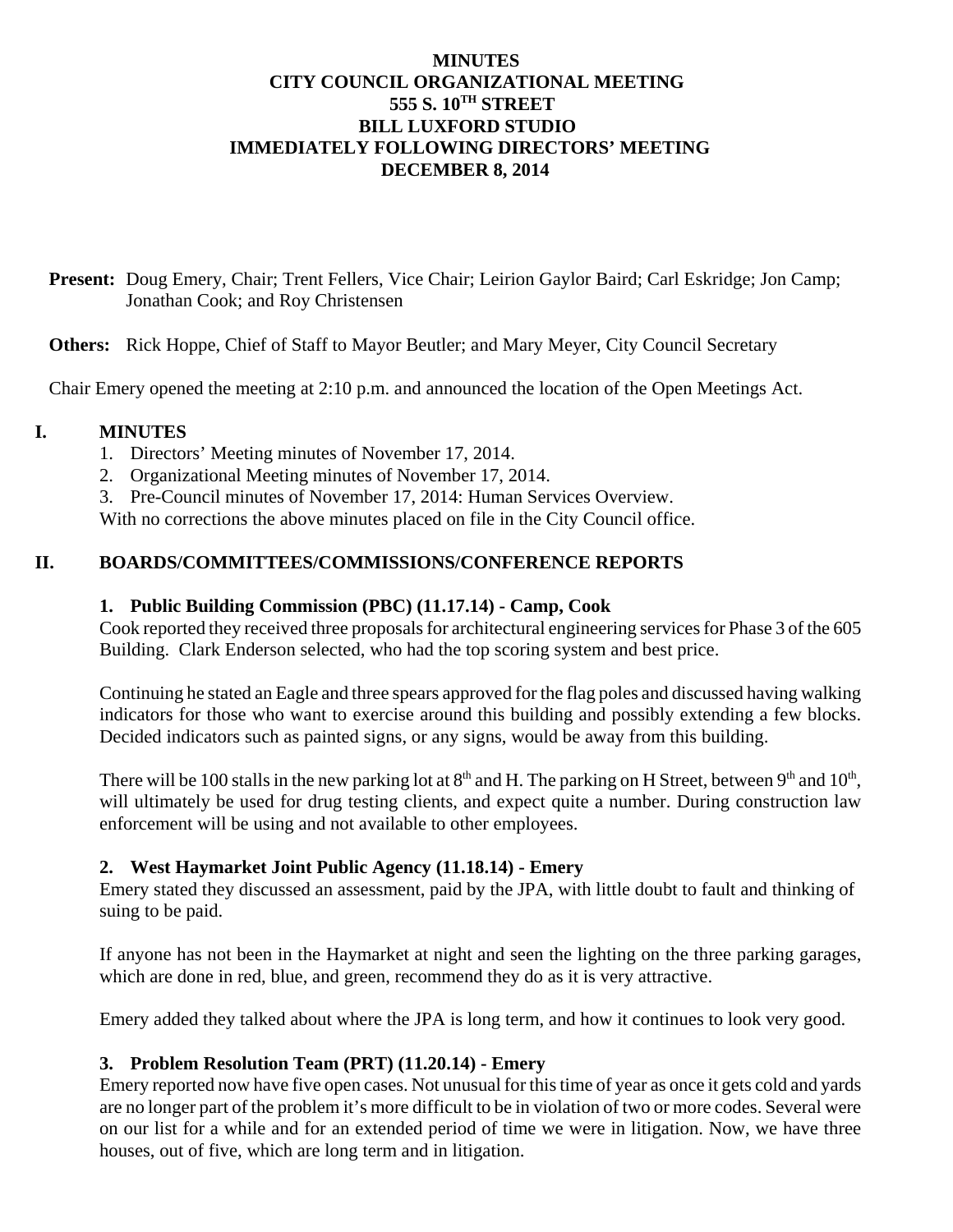# **4. Lincoln Metropolitan Planning Officials Committee (MPO) (11.20.14) - Emery, Fellers**

Fellers stated a quick meeting. Looked at funding revisions for South 56<sup>th</sup> Street, from Shadow Pines to Old Cheney and then approved funding revisions for StarTran and the Section 53-10 program projects, for the seniors who have disabilities, mobility.

A briefing on funding for the Lincoln Trails, near Cavett Elementary, presented and received a 2040 Long Term Transportation Plan update.

Cook questioned if the South Beltway was still in the update, as expected? Fellers replied they didn't discuss that item, but moved along in a previous meeting.

Eskridge stated the map at an earlier meeting was the first time he noticed how County roads don't match up with the City roads at the Beltway. Short discussion on  $82<sup>nd</sup>$  Street and how it angles over to  $84<sup>th</sup>$ Street. House numbers possibly may be wrong, and would need to be corrected. To have interchanges in an area which aren't in sync with the City street system is not correct. Cook asked if he thought to renumber the County streets so they match the City streets? The problem is, everything shifts at one point in the County making everything off by a couple of blocks. Fellers questioned if it shifts the actual number of the street as it approaches? Eskridge replied the paved road, south of the bypass, is a different number. Fellers asked if the thought was to move the interchanges back?

# **5. District Energy Corporation (DEC) (11.24.14) - Camp**

Camp stated there were some federal elements which came out, basically a concern that our bond issue is reported correctly. Our rating went down somewhat but then went right back up. The worse report was the Bank of America, a trustee, who reported us, with our question of what do we do? There's some legislation. Basically at this meeting we discussed the three options which we had.

# **6. Correctional Facility Joint Public Agency (11.25.14) - Emery**

Emery stated the Correctional Facility JPA realizes the building is complete, along with the warehouse, but some landscaping still to be done. There are some doors being worked on, as they did not work correctly and now being fixed by the builder.

Emery added the JPA will move to quarterly meetings instead of monthly meetings.

# **7. Downtown Lincoln Association (DLA) (11.25.14) - Eskridge, Gaylor Baird**

Gaylor Baird stated the DLA is very excited about their brand identity. The Association received an update at this meeting. We made some significant improvements to their website, in addition to the imagery, branding and new logo. They had an immense calender and are working with the Chamber to coordinated and promote downtown. Gaylor Baird added the DLA has a gift card app, to purchase gifts cards, and they've seen approximately \$70,000 in sales thus far. The gift cards are good not only at businesses, but at Park and Go parking garages and also parking meters. Very versatile.

Gaylor Baird commented the DLA has a brand for First Friday, and their Facebook page has over 10,000 followers and nearing the same on Twitter.

Now the DLA is wrapping up a Downtown Lincoln survey, which will give public input on priorities. To participate go to: downtownlincoln.org/survey. Only takes a few minutes.

Gaylor Baird added "Shop The Blocks" just occurred, and was very successful. We had colder weather with more people shopping than anticipated. Now discussing doing a similar event for the Haymarket.

Participated in a brief discussion on panhandling. It was indicated that they are considering reviving a